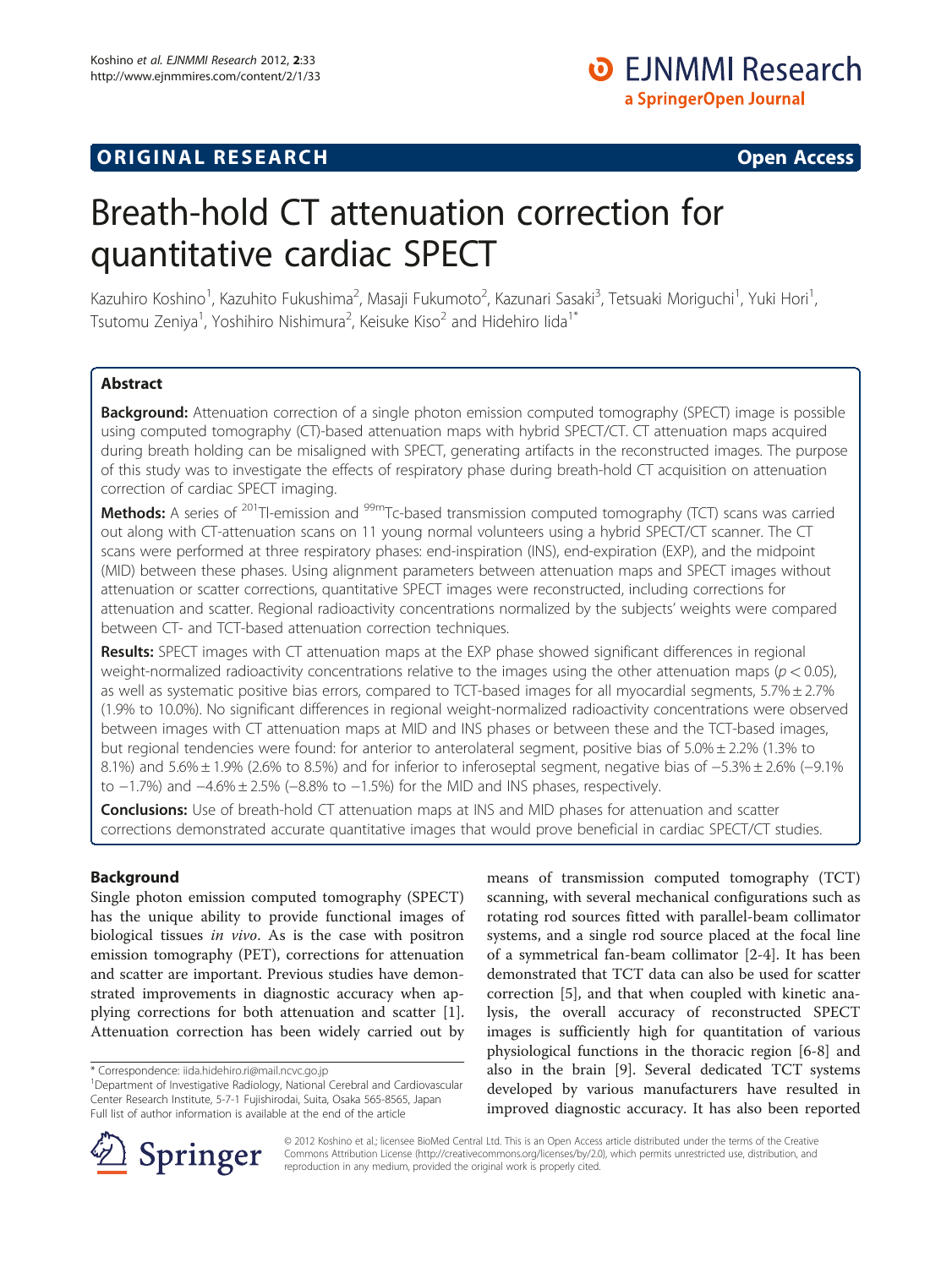<span id="page-1-0"></span>that when using optimally designed TCT equipment, reconstructed images are accurate and applicable to quantitative studies in the thoracic region [[10\]](#page-7-0).

Myocardial blood flow (MBF) quantitation has been shown to be feasible using <sup>201</sup>Tl and dynamic SPECT if proper procedures are applied to accurately correct for attenuation and scatter [[8\]](#page-7-0). It has been demonstrated that a kinetic modeling approach can be applied to quantitatively obtained SPECT data to determine regional myocardial blood flow. In fact, in a canine study with correction for all necessary factors, MBF values assessed at rest, after beta-blocker administration, and during adenosine infusion were in good agreement with those determined in a microsphere experiment [\[11](#page-7-0)]. Based on these previous works, it is likely that correction for attenuation and scatter is an important key for the establishment of absolute MBF measurement in cardiac SPECT.

Recently, an X-ray computed tomography (CT)-based method of attenuation correction has been implemented with commercial PET cameras and now has become standard as a combined PET/CT system. This type of system has been used primarily not only in oncology studies but also for the quantitation of myocardial perfusion using  $^{13}$  N-ammonia [[12](#page-7-0)]. Combination of multislice CT and SPECT systems has been shown to result in accurate reconstruction in myocardial studies [[13\]](#page-7-0). A problem, however, has been noted when applying CT information to attenuation correction in the thoracic region. Erroneous observations occur and are attributed to misregistration between CT and PET images. These are associated not only with global patient movement but also with respiratory motion. Previously, 68Ge-based TCT scans were carried out for 3 to 10 min at each bed position and, thus, provided spatially and temporally smoothed images that were consistent with the emission data, resulting in no systematic artifacts in reconstructed PET images. On the other hand, the CT-based method, which provides frozen images during one respiratory phase, can cause significant mismatches with PET data and, thus, cause artifacts, often in the apex and lateral wall regions [[14\]](#page-7-0).

The same problem has also been noted with combined SPECT/CT systems [\[15,16\]](#page-7-0). These studies recommended careful review of attenuation correction maps as well as

software-based re-registration in order to avoid reconstruction artifacts due to misregistration.

In cardiac studies with PET/CT, it would be ideal to match cine CT to PET images at each phase [[17\]](#page-7-0) or to use respiratory-averaged CT information as the attenuation map for reconstructing single-frame PET data sets [[18\]](#page-7-0). However, these techniques require large radiation doses for multiple CT scans, resulting in their limited use in clinical studies. In contrast, it has been noted that the use of CT images acquired at specific phases provides reasonable accuracy in producing attenuationcorrected PET images [[18\]](#page-7-0).

The purpose of this study was to investigate the effect of respiratory phase on breath-hold CT-based attenuation correction (CT-AC) for quantitative cardiac SPECT imaging. The CT-based attenuation maps were acquired from normal volunteers at three respiratory phases: end-inspiration (INS), end-expiration (EXP), and the midpoint (MID) between these phases. The attenuation maps were used for quantitative SPECT (QSPECT, National Cerebral and Cardiovascular Center and QSPECT group, Japan), namely for scatter correction using transmission-dependent convolution subtraction technique followed by ordered-subset expectation maximization (OSEM) reconstruction with attenuation correction [\[8,19](#page-7-0)]. The CT-corrected emission images were compared with images reconstructed using <sup>99m</sup>Tc TCT-based attenuation maps, which have been validated in a previous article [[10\]](#page-7-0).

# Methods

#### Subjects

Subjects consisted of 11 healthy volunteers (7 men, 4 women; age range, 18 to 25 years; mean age  $\pm$  SD,  $21.4 \pm 2.3$  years; mean weight  $\pm$  SD,  $55.4 \pm 5.2$  kg). The volunteers had no signs or symptoms of ischemic heart disease. The study protocol was approved by the ethics committee of the National Cerebral and Cardiovascular Center. Prior to the scan, all subjects gave written informed consent for participation in this study.

#### Image acquisition

All subjects were placed in supine position with arms up and scanned at rest using a hybrid SPECT/CT scanner, the Symbia T6 (Siemens, Knoxville, TN, USA). As shown

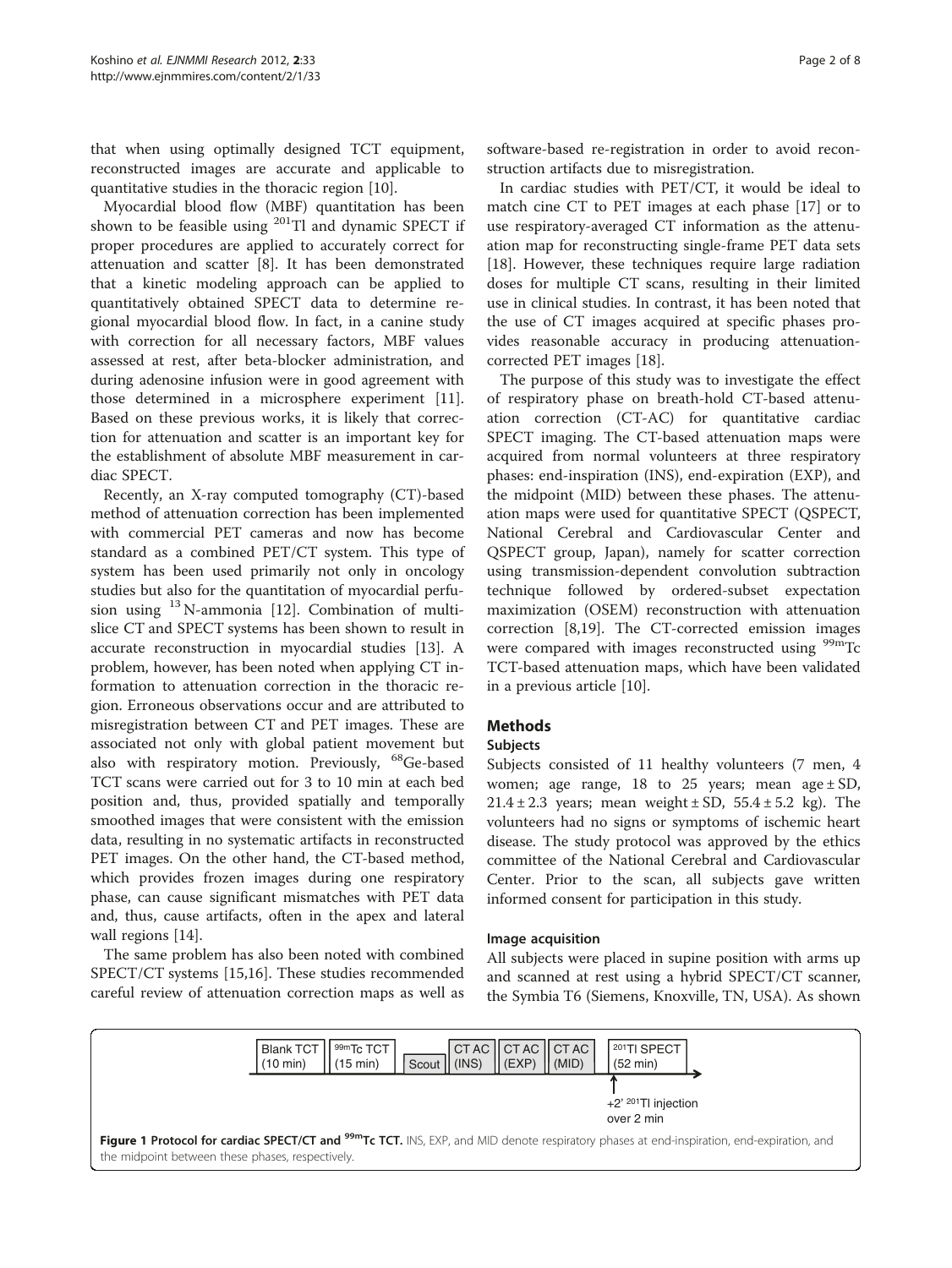in Figure [1](#page-1-0), the study protocol consisted of <sup>99m</sup>Tc-based blank and TCT scans, X-ray CT scans, and a dynamic SPECT.

A 10-min blank scan and a 15-min TCT scan, used as references for CT-AC, were performed using a TCT system validated in a previous work [\[10](#page-7-0)]. A small scatter fraction with maximum sensitivity was achieved by optimizing the collimator gap for the <sup>99m</sup>Tc source. The system was attached to an opposing two-headed detector with low-energy, high-resolution (LEHR) collimators, as shown in Figure 2A. The TCT source consisted of a 3-m long tube (5 mm in diameter) filled with 740 MBq of 99mTc, which was equivalent to seven separate rod sources. Each rod was collimated axially with lead sheets. The TCT system was removed from the SPECT detector before the following scans.

After acquisition of a CT scout image, breath-hold CT-AC scans were performed at the INS, EXP, and MID respiratory phases. CT acquisition parameters were as follows: helical scan time, 10 s; rotation cycle, 1 s; pitch, 1.0; tube voltage, 130 kVp; tube current, 100 mA over 10 s; slice thickness, 5 mm; slice interval, 5 mm; matrix size,  $512 \times 512$ ; pixel size,  $0.98 \times 0.98$  mm<sup>2</sup>; and maximum duration for holding breath, 16 s. For breath-hold CT acquisition at each phase, a system of monitoring and displaying respiratory phase was introduced. Briefly, a subject's abdominal respiratory motion was determined using an optical motion-tracking device, POLARIS (Northern Digital Inc., Ontario, Canada), to monitor the location of an infrared-reflective target placed on the abdominal surface, as shown in Figure 2B,C. The accuracy of the device was 0.35-mm root mean square (RMS), as reported by the manufacturer. The motion was displayed on a screen using an ellipsoidal indicator to enable the subject to control his or her own breathing in real time. The subject breathed deeply several times to determine the marker's range of motion between the EXP and INS phases before the CT-AC scans. The MID phase was defined as occurring when the marker was located at the central position of the motion range.

Dynamic SPECT begun 2 min before the start of the 2-min constant infusion of 111-MBq  $^{201}$ Tl. Projection data were acquired using the detector heads positioned opposing each other (H-mode) with the LEHR collimators in continuous mode and in a circular orbit because QSPECT reconstruction was performed on geometricmean projections. The frame collection rates and 360° rotation times were  $6 \times 2$  min (28 s) and  $8 \times 5$  min (148 s); number of views, degrees per view, matrix size, and enlargement factor were 45 views, 4° per view,  $64 \times 64$ , and 1.45, respectively. A 34% energy window centered on 77 keV was used for the  $^{201}$ Tl acquisitions [[7,20\]](#page-7-0).

#### Image reconstruction

SPECT projection data were processed to generate a quantitative image, that is, pixel values were calibrated in Bq/mL. The procedure was as follows: (1) TCT projections normalized by blank projections and CT projections were reconstructed and then linearly scaled to provide attenuation maps for  $^{201}$ Tl. For CT images, filtering to SPECT spatial resolution using the B08s filter, which was called by the manufacturer, interpolation to equate the matrix and pixel sizes to those of TCT attenuation map, and conversion from Hounsfield units to attenuation coefficients were performed using Syngo MI Application, version 7.0.7.14 (Siemens, Knoxville, TN, USA). (2) A SPECT image was temporarily reconstructed using a filtered backprojection algorithm without scatter or attenuation correction. Each attenuation map was manually aligned to the SPECT image using translations along three orthogonal directions by interactively moving the attenuation map image over the SPECT image. The interactive fusion was performed using the QSPECT software package. The overlap in the aligned images was assessed in coronal, sagittal, and

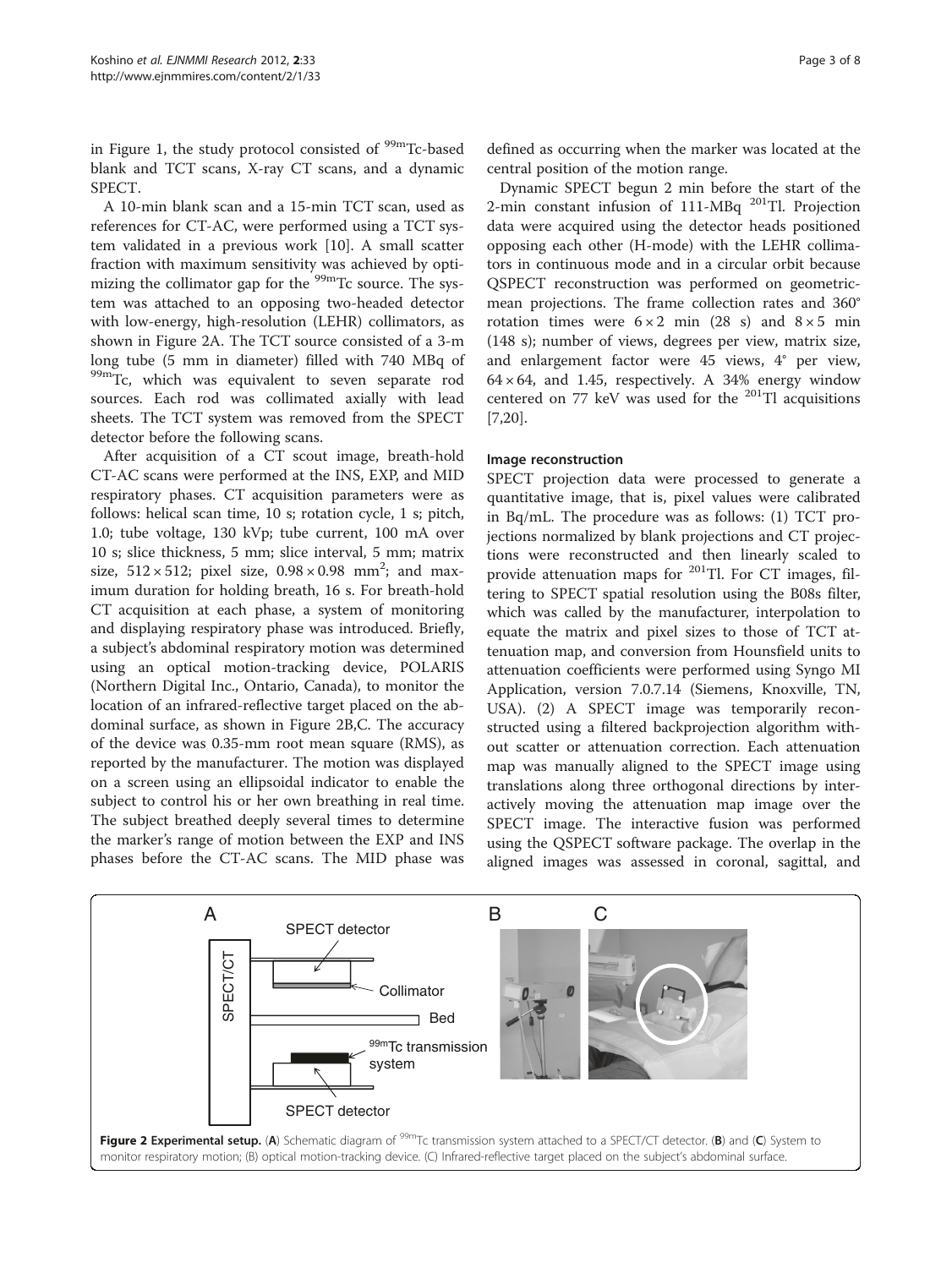<span id="page-3-0"></span>transaxial views based on the distances of myocardial contours between the anterior to lateral regions of the attenuation map and the SPECT images. (3) Using each alignment parameter, scatter- and attenuation-corrected images were reconstructed with OSEM (three iterations, five subsets using geometric-mean projections, postreconstruction Gaussian filter of 7.0 mm in full width at half maximum) provided by the QSPECT software package [\[8](#page-7-0)], respectively.

#### Data analysis

Each dynamic image reconstructed using the four attenuation maps was summed into a static image with the 14.5- to 34.5-min frames (mid-scan time). Transformation to a short-axis orientation was based on a static image corrected with a TCT attenuation map (TCT-AC image). The transformation was also applied to the static images corrected with CT attenuation maps (CT-AC images). The radioactivity concentrations of the images were normalized by the subject's weight. Variability of normalized radioactivity concentrations in the myocardium was also assessed. Polar maps for the left ventricles were generated from the static images. In this process, the basal slice and apical region were defined on the TCT-AC image. The definition was also used for the CT-AC images of the same subject. In addition, percent differences between the weight-normalized radioactivity concentrations of TCT-AC and CT-AC images were calculated as  $100 \times \frac{CT - TCT}{TCT}$ . Regional radioactivity concentration values and percent differences were evaluated for myocardial segments by dividing polar maps into 17 segments according to the AHA 17-segment model [[21\]](#page-7-0). To evaluate the effects of attenuation correction with the four attenuation maps on SPECT images, the regional radioactivity of TCT-AC and CT-AC images was statistically tested using the Tukey multiple comparisons method. Homogeneity of radioactivity distribution among the 17 myocardial segments was also assessed using the Tukey multiple comparisons method for each dataset of TCT-AC and CT-AC images. A pvalue of less than 0.05 was considered statistically significant.

## Results

Breath-hold CT-AC scans at three respiratory phases were performed successfully for all subjects. The amplitude of the marker indicating respiratory phases, which was defined as half the distance between the infraredreflective targets at the INS and EXP phases, was  $8.50 \pm 5.58$  (2.51 to 17.50) mm. Translations to align attenuation maps to SPECT image was listed in Table 1. Cephalad/caudal translations were dominant among three orthogonal directions, especially in CT attenuation

Table 1 Translations to align attenuation maps to SPECT image (mean ± SD)

| <b>Attenuation Direction</b><br>map |              |              |                                                   |
|-------------------------------------|--------------|--------------|---------------------------------------------------|
|                                     |              |              | Right/left (mm) Up/down (mm) Cephalad/caudal (mm) |
| TCT                                 | $0.0 + 0.0$  | $0.0 + 0.0$  | $7.4 + 7.1$                                       |
| CT at MID                           | $7.8 + 7.1$  | $-2.6 + 3.9$ | $11.7 + 8.0$                                      |
| $CT$ at INS                         | $4.5 + 6.0$  | $-4.7 + 5.4$ | $6.2 + 7.3$                                       |
| $CT$ at $FXP$                       | $-1.5 + 3.5$ | $0.0 + 5.1$  | $19.9 + 5.8$                                      |

CT, computed tomography; EXP, end-expiration; INS, end-inspiration; MID, midpoint; TCT, transmission computed tomography.

maps at the MID and the EXP phases. Figure 3 shows examples of TCT and CT attenuation map images at the three phases. In coronal and sagittal views at the INS phase, the surfaces of the inferior regions of the myocardium and the liver were clearly separated. On the other hand, at the EXP phase, it was difficult to distinguish these surfaces. The position of the heart relative to the liver at the MID phase seemed to be similar to that of

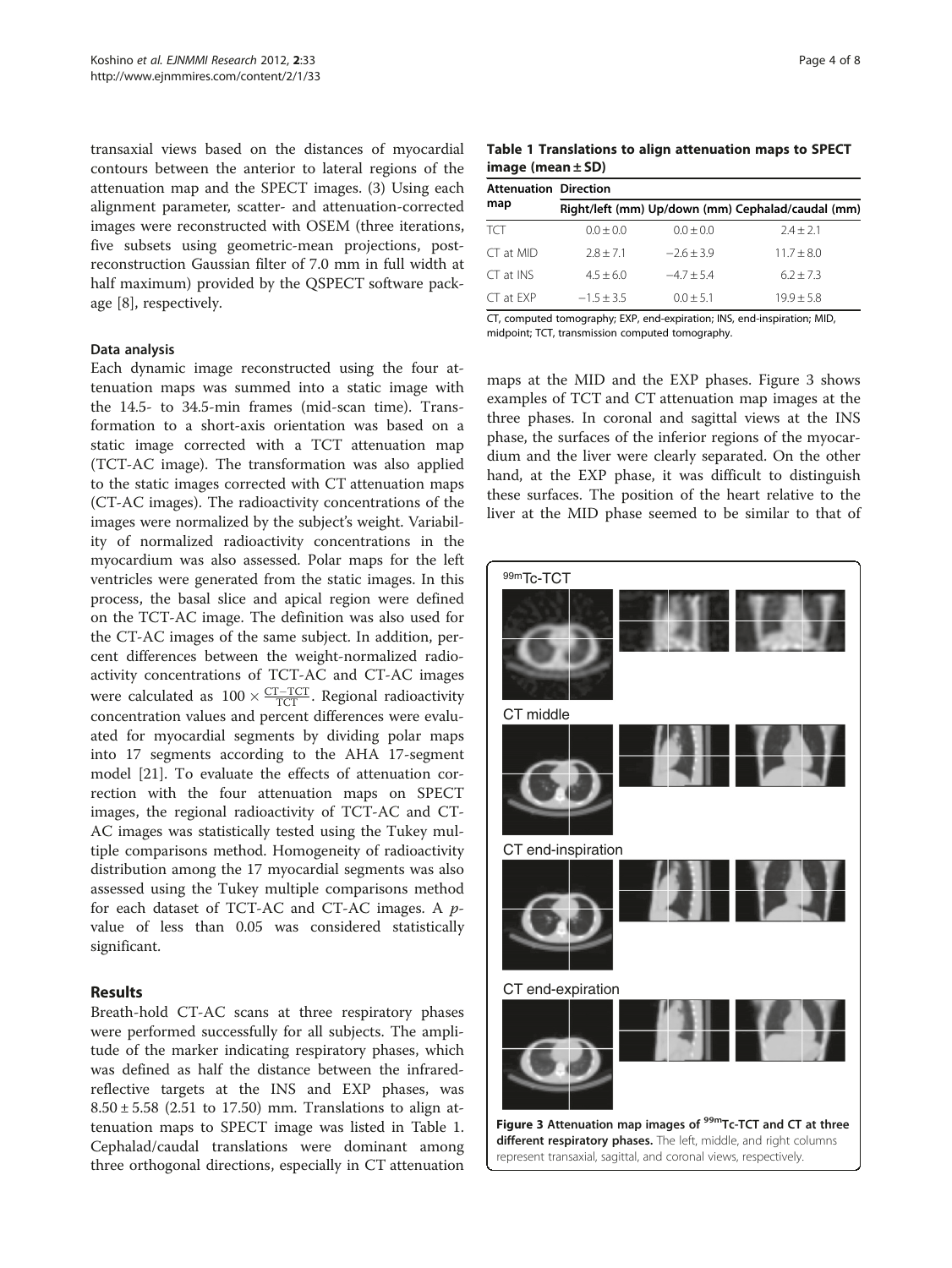<span id="page-4-0"></span>TCT attenuation map rather than those at the other respiratory phases. Figure 4 shows SPECT images for the same subject as Figure [3.](#page-3-0) The left, middle, and right columns represent slices at basal, middle, and apical levels, respectively.

The distribution of weight-normalized radioactivity concentration and the differences between TCT-AC and CT-AC images are shown in Figure [5](#page-5-0). The left column displays polar maps of averaged radioactivity concentration, normalized using the maximum value of the TCT-AC map. Statistical analysis of the SPECT image datasets with the four attenuation maps indicated that the images corrected with EXP attenuation maps were different significantly from the other datasets, that is, significant differences in weight-normalized radioactivity concentrations were observed between TCT-EXP, INS-EXP, and MID-EXP image datasets (there was no significant difference in weight-normalized radioactivity concentration between TCT-INS, TCT-MID, and INS-MID). No regional differences were found in weight-normalized radioactivity concentrations of any datasets, although relatively large values in inferior regions were observed for all TCT-AC and CT-AC image datasets. As shown in the right column, the polar map of the percent difference for CT-AC images of EXP phases shows a positive bias,  $5.7\% \pm 2.7\%$  (1.9% to 10.0%), over all segments. Regional tendencies were found for CT-AC images of the other two phases: for the anterior to anterolateral segments, positive biases of 5.0% ± 2.2% (1.3% to 8.1%) and 5.6% ± 1.9% (2.6% to 8.5%) and for the inferior to inferoseptal segments, negative biases of  $-5.3\% \pm 2.6\%$  (−9.1% to  $-1.7\%$ ) and  $-4.6\% \pm 2.5\%$ (−8.8% to −1.5%) for the MID and INS phases, respectively. The worst segmental percent differences (mean ± SD and the worst individual value) were  $10.5% \pm 4.9%$ , 22.6% in the basal inferolateral segment for the EXP phase; −4.8% ± 4.8%, −11.0% and −8.0% ± 6.4%, −18.4% in the mid inferior segments for the MID and the INS phases, respectively. The percent difference excluding the worst

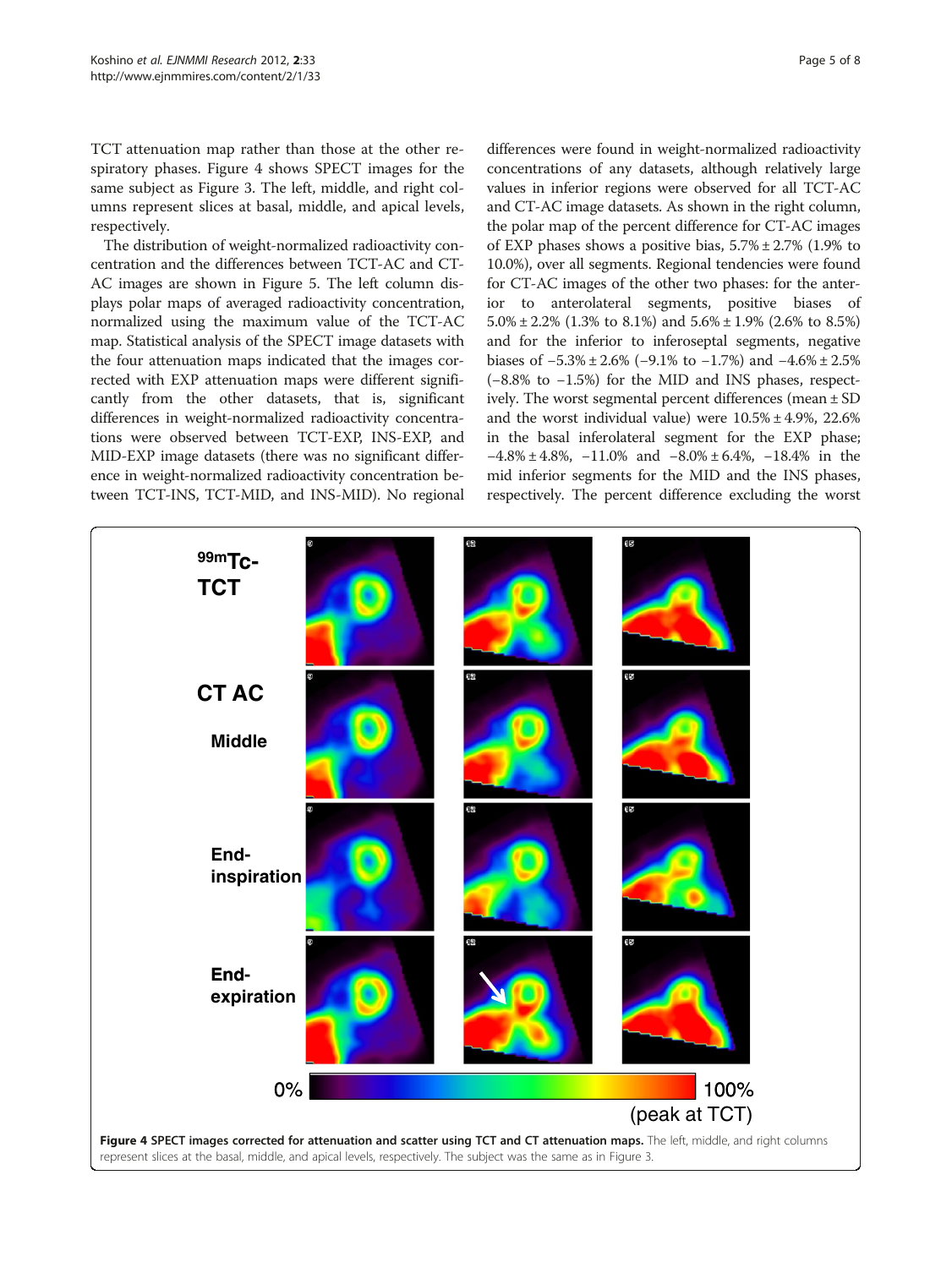<span id="page-5-0"></span>

individual value was  $9.3\% \pm 3.0\%$  in the basal inferolateral segment for the EXP phase. It was considered that the relatively large differences in radioactivity concentrations of the EXP polar map, as shown in Figure 5, compared to the MID or the INS polar maps were due to the results over all subjects, but was not from outliers.

# **Discussion**

This study investigated the effects of respiratory phases on breath-hold CT-based attenuation correction in cardiac SPECT with monitoring of the respiratory phase and amplitude. Reconstruction using CT attenuation maps at the INS and MID phases, with correction for attenuation and scatter, provided quantitative SPECT images that agreed with images derived from TCT-based attenuation maps. The SPECT images with CT attenuation maps at INS and MID phases showed similar radioactivity concentrations, as seen in Figures [4](#page-4-0) and 5. This may be due to similarities between CT attenuation maps at INS and MID, for instance the separation between the surfaces of the inferior myocardial wall and the liver, as shown in Figure [3](#page-3-0). Polar map analysis of the four attenuation maps showed no significant heterogeneity in any image dataset in terms of weight-normalized radioactivity concentrations.

The CT-AC images corrected with EXP attenuation maps differed significantly from the TCT-AC and CT-AC image datasets at INS and MID phases. In addition, for all segments, the percent differences from TCT-AC images indicated a bias of CT-AC images with EXP attenuation maps: a positive bias in anterior to anterolateral segments and a negative bias in inferior to inferoseptal segments for CT-AC images with both INS and MID attenuation maps, as shown in Figure 5. The magnitude of the bias for CT-AC images with EXP attenuation maps was larger than that of CT-AC images with the other respiratory attenuation maps. As previously reported, MBF was non-linearly related to the radioactivity concentration for  $^{201}$ Tl kinetics [\[8,11\]](#page-7-0). Error with positive bias in the concentration propagated to error in MBF values more than negative bias with the same magnitude. Therefore, we considered the CT attenuation maps at the INS or MID phases to be preferable to those at the EXP phase. Instead of breath-hold CT acquisitions, respiratory gating in both SPECT and CT scans was expected to be another approach for CT-AC. Uniformity of radioactivity concentrations in myocardia has been improved by respiratory-gated SPECT acquisition [[22\]](#page-7-0). Although respiration-related artifacts must be corrected ideally, the breath-hold CT-AC might be suitable for dynamic SPECT studies with low-dose injections, such as measurement of absolute MBF, which needed temporal changes in radioactivity concentrations.

Although no significant heterogeneity in regional radioactivity concentrations was observed, Figures [4](#page-4-0) and 5 show reduced radioactivity concentrations in the anterior regions near the apexes and increased concentrations in the inferior regions in images with all attenuation maps. Potential reasons for the reduced concentrations are as follows: first, residual errors in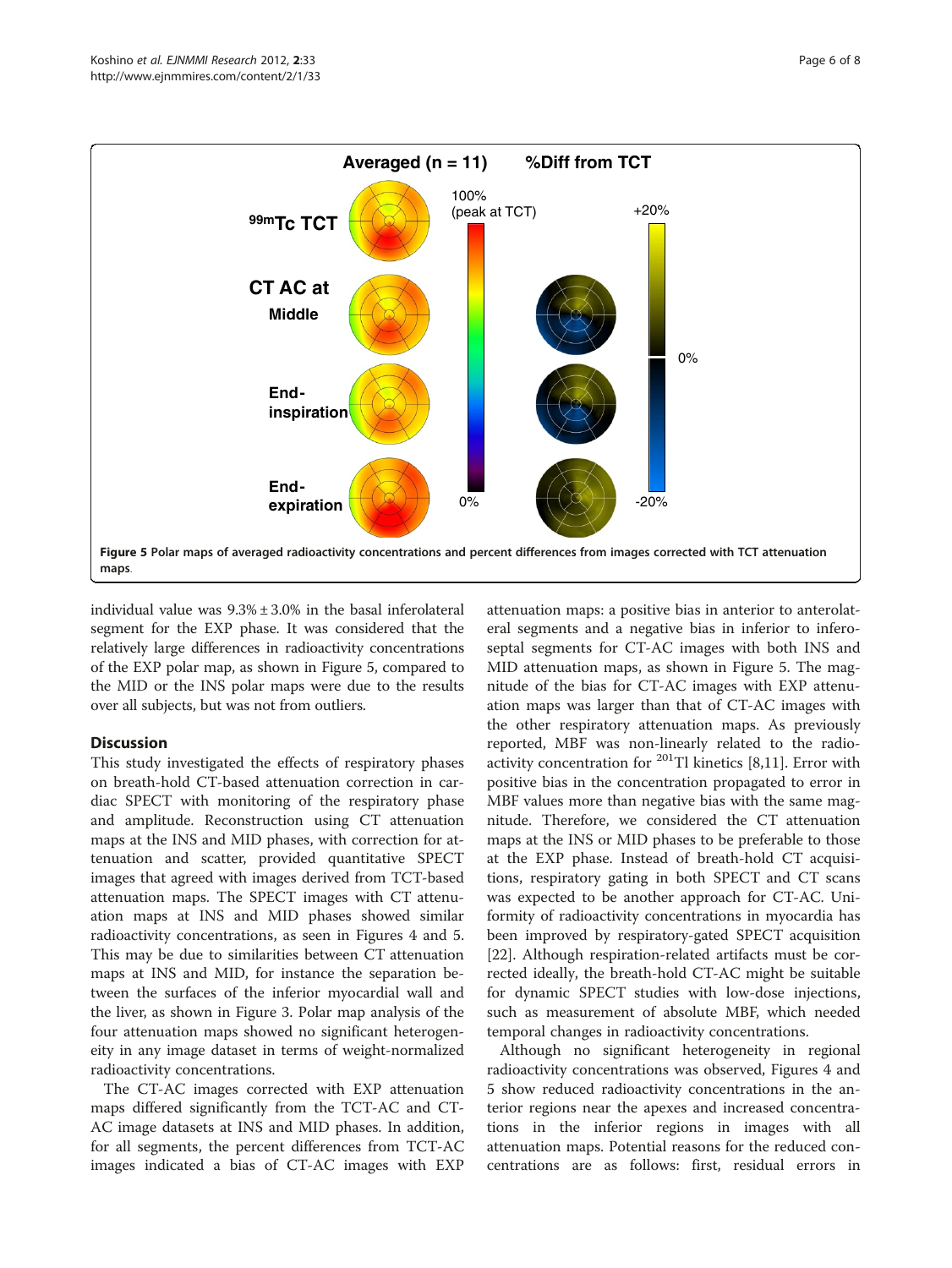registration between an attenuation map and a SPECT image. Fricke et al. reported that a 3.5-mm misalignment in the ventrodorsal direction induced a spurious defect in the anteroseptal wall in a phantom study [[23](#page-7-0)]. The second reason is spillover from the anterior wall due to partial volume effects. The anterior wall was surrounded by void space in terms of 201Tl concentration. Spillover from the wall, particularly near the apex, could be affected by the partial volume effects threedimensionally. In contrast, possible reasons for relatively high concentrations in the inferolateral to inferior wall are as follows: (1) residual errors in registration as seen with the anterior wall, (2) overestimation of attenuation effects around the inferolateral to lateral walls caused by the liver, as pointed out by Cook et al. [[18\]](#page-7-0), and (3) spillover from other organs. Little effect of overlap between the heart and the liver was reported by McQuaid and Hutton [[24\]](#page-7-0). However, in their numerical phantom study, spatial resolution effects of a SPECT scanner were excluded, and the assumed activity ratio between the myocardium and the liver was 75:30. Their experimental conditions were different from those in our human study, specifically the spatial resolution of the SPECT scanner and the activity ratio of the two organs (liver/ anterolateral myocardium =  $1.1 \pm 0.3$ , range = 0.7 to 1.7). High radioactivity concentration was also observed in the left kidney (the activity ratio of the left kidney/anterolateral myocardium =  $1.5 \pm 0.3$ , range = 1.1 to 2.0). It could cause additional spillover to the anterolateral myocardium. Anatomical information from the CT image prior to spatial resolution matching to SPECT was expected to help correct for the spillover and, thus, produce a more accurate quantitative SPECT image.

In this study, the use of CT-AC attenuation maps with breath holding was validated at resting conditions. In order to measure coronary flow reserve, a stress SPECT scan is needed. A series of resting and stress scans could take a relatively long time. For optimal comfort, the patient would step off the scanner bed during the interval between the two scans, or the two scans would be carried out on different days. In such cases, additional CT-AC scans would be needed for accurate attenuation correction. The respiration amplitude observed by the monitoring system was  $8.50 \pm 5.58$  (2.51 to 17.50) mm. The accuracy of the system, 0.35-mm RMS, was considered sufficient to discriminate the three respiratory phases during a single session, that is, while a subject lay continuously on the scanner bed. However, it would be difficult, using the monitoring system, to ensure intersubject reproducibility of the amplitude of respiratory motion as well as intra-subject results obtained during different sessions. The respiratory motion was estimated by measuring positions of the infrared-reflective target placed on the abdominal surface. The amplitudes and directions of surface movements depend on the individual subject, the location of the target, and any non-linear deformation of the abdominal surface and internal organs.

The registration of an attenuation map and a prereconstructed SPECT image, prior to reconstruction of a quantitative SPECT image corrected for attenuation and scatter, was limited to translations in three spatial directions. If a rigid-body model including rotations or a non-linear registration was employed, an image corrected with CT-AC at the EXP phase might provide a consistent result with a TCT-based scan or CT-AC at the other respiratory phases. However, the use of INS or MID attenuation maps has an advantage over the EXP attenuation map in terms of separation between the heart and the liver surfaces, which would contribute to accurate registration of attenuation maps and prereconstructed SPECT images. As shown in Table [1](#page-3-0), translations toward caudal directions were needed to align CT attenuation maps at any respiration phases to SPECT images. The reason could be different baseline positions of the hearts during breath-hold CT acquisitions and SPECT acquisitions with breathing freely, as previously reported by Pan et al. [\[25](#page-7-0)]. For TCT attenuation map, no alignment between the attenuation map and SPECT image was needed essentially because temporal resolutions of TCT and SPECT scans for respiratory motions were nearly identical. The slight shifts of TCT attenuation maps to SPECT images in cephalad/ caudal directions,  $2.4 \pm 2.1$  mm, might be caused by global and/or intra-torso motions of subjects.

### Conclusion

Use of breath-hold CT attenuation maps at endinspiration and middle phases for attenuation and scatter corrections demonstrated accurate quantitative images in cardiac SPECT/CT studies. This technique might be applicable to routine clinical study. Quantitative assessment of absolute MBF and coronary flow reserve in clinical settings would be an additional potential application.

# Competing interests

The authors declare that they have no competing interests.

#### Acknowledgments

This study was supported by a Grant for Translational Research from the Ministry of Health, Labour and Welfare of Japan, a Grant for Advanced Medical Technology from the Ministry of Health, Labour and Welfare of Japan, and, in part, a Grant-in-Aid for Scientific Research from the Ministry of Education, Culture, Sports, Science and Technology of Japan.

#### Authors' contributions

KaK participated in the development of a respiratory motion indicator system and analysis of SPECT data. KS participated in the image processing for reconstruction of SPECT images. YH participated in the measurement of respiratory motions. TM and TZ participated in the discussion of spillover effects and misregistration effects between emission and attenuation data